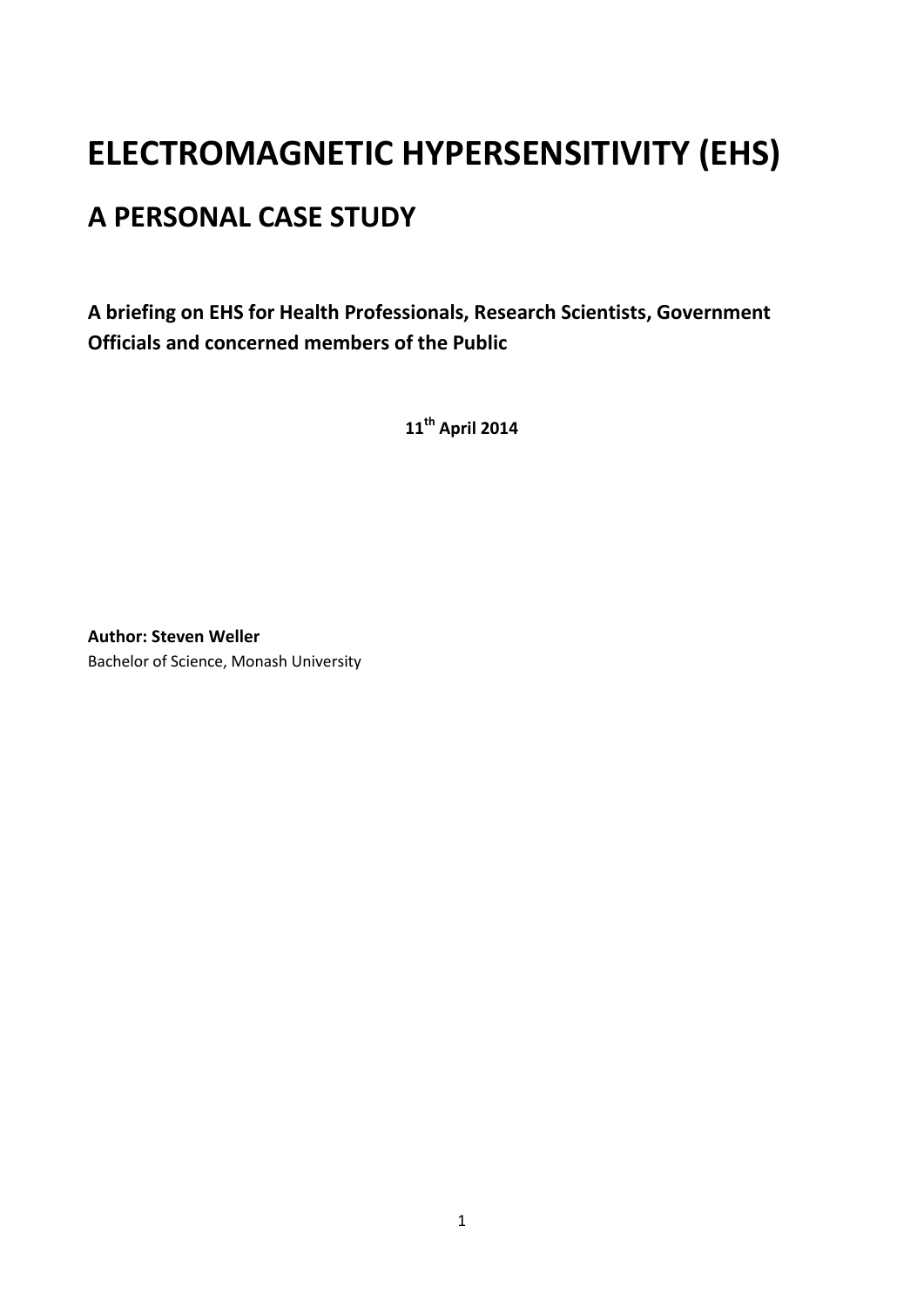### **Introduction**

I felt compelled to write this personal case study because through my own personal experiences I have found that there is a serious lack of understanding of what Electromagnetic Hypersensitivity (EHS), also commonly referred to as Electrosensitivity (ES), is and its cause. For some people EHS can be completely disabling and in some extreme situations can lead to hospitalisation due to aggravation of pre-existing medical condition(s), development of tachyarrhythmia, which at times can result in a loss of consciousness, and other acute effects on the neurological system.

The main problem being faced by people who are suffering from EHS is that they are left in a tenuous position where there is a complete absence of government support. EHS is declared to be "not a medical diagnosis" [1] by the World Health Organisation (WHO) and so sufferer's symptoms are ignored by government health authorities and often misdiagnosed by the medical profession. This then can lead to the prescription of unnecessary and ineffective medication. Only Sweden recognises EHS as a functional impairment while the Austrian Medical Association has provided guidelines on the diagnosis and treatment of Electromagnetic Radiation (EMR) related illnesses [2]

My hope in writing this case study is to dispel misconceptions some members of the scientific community, government bodies and the general public have on this functional impairment. I also hope that by detailing my own personal experience with EHS that I can help those who may be suffering similar symptoms recognise the cause and help them understand how they can manage their condition, and to some degree, protect themselves.

#### Conflict of Interests Declaration:

I would like to declare that I have no conflicts of interests. I stand to make no financial or political gains by writing this personal case study and declaring my sensitivity to EMR. By making such a declaration regarding my sensitivity, there is a real possibility that I am putting my career in IT at risk.

#### **What is Electromagnetic Hyper Sensitivity (EHS)**

EHS, as a functional impairment, has been known by the scientific community for many years. In the 1970's it was referred to as microwave sickness or radiowave sickness – same symptoms as EHS, just a different name. The website Powerwatch.org.uk lists a total of 130 studies relating to the topic of EHS and has categorised them as follows: 69 studies with positive findings, 27 studies with null findings and 24 studies that offered important insights but were neither a positive or a null finding. Further descriptions of EHS symptoms are provided below.

"*Individuals living within 100 metres of a wireless facility of any kind tend to report symptoms such as dizziness, nausea, memory loss, inability to concentrate, irritability, rise in blood pressure, peculiar pressure behind the eyeballs, joint pains moving around the body, hurt of feet sole, high-pitched noises in their ears, itchy systemic rash and even internal bleeding -- all symptoms of radiowave sickness. Clinics report an immediate increase in respiratory illness: bronchitis, flu, pneumonia and asthma during the first weeks of PCS base station start-up and hospitals become inundated*."

Source: [http://www.laleva.cc/environment/taskforce\\_eng.html](http://www.laleva.cc/environment/taskforce_eng.html)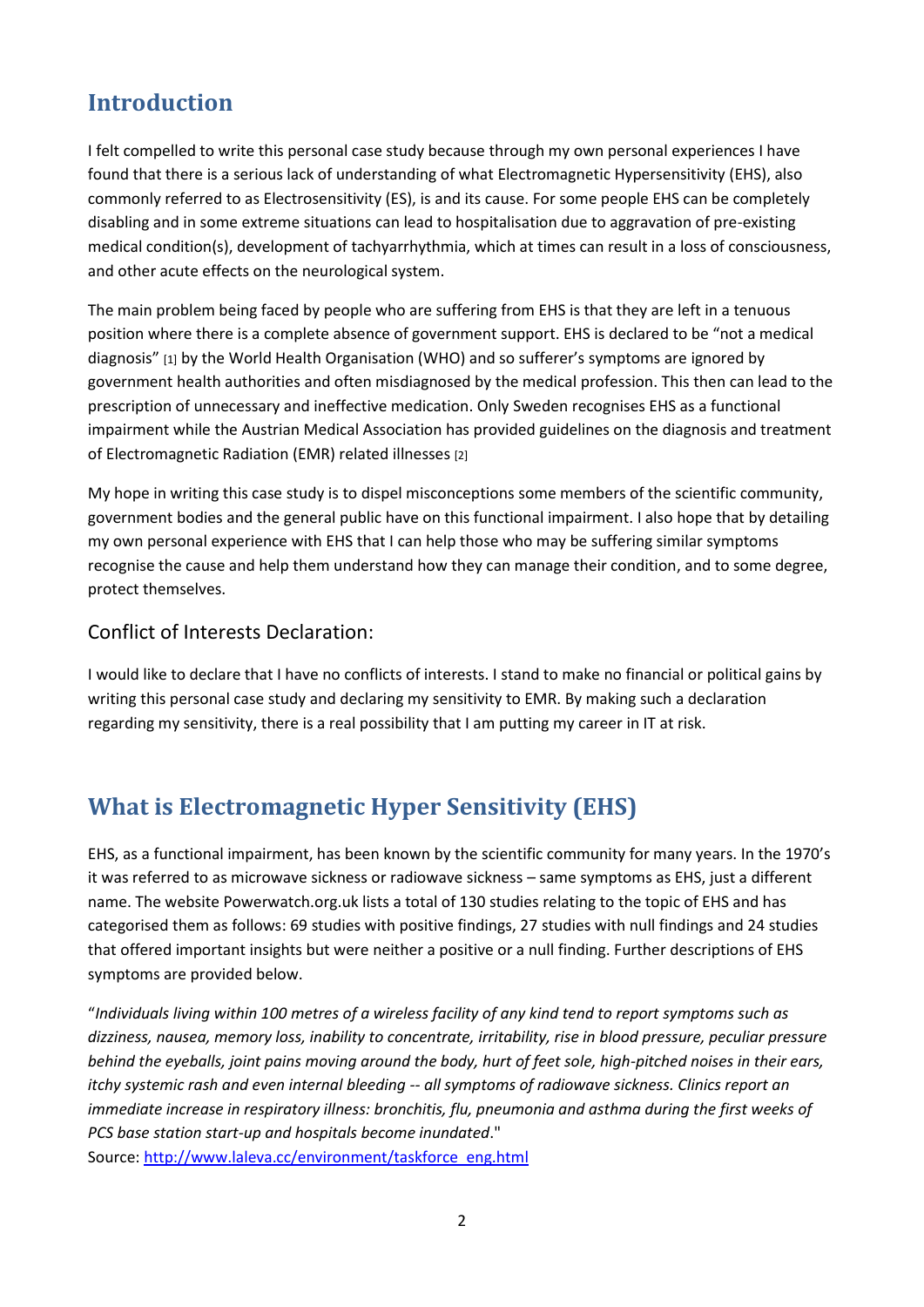#### *The Microwave Syndrome: A Preliminary Study in Spain. Epidemiological Study*

"*Insomnia, cancer, leukemia in children, and brain tumors are the clinical entities more frequently described (Dolk et al.,1997; Hocking et al., 1996; Maskarinec et al., 1994; Minder and Pfluger, 2001; Selvinet al., 1992). Moreover, the clinical consequences of being exposed to microwave radiation such as radar has been evaluated from military and occupational studies (Balode, 1996; Garaj-Vrhovac, 1999; Goldsmith, 1997; Johnson-Liakouris, 1998; Robinette et al., 1980).*

*A specific symptomatology, linked to radar exposure at low levels of RF, has been termed "microwave sickness" or "RF syndrome." (Johnson-Liakouris, 1998) With few exceptions, functional disturbances of the central nervous system have been typically described as a kind of radiowave sickness, neurasthenic or asthenic syndrome. Symptoms and signs include headache, fatigue, irritability, loss of appetite, sleepiness, difficulties in concentration or memory, depression, and emotional instability. This clinical syndrome is generally reversible if RF exposure is discontinued….*

*…*There is a large and coherent body of evidence of biological mechanisms that support the conclusion of a plausible, logical, and causal relationship between RF exposure and neurological disease." Source[: http://www.emf-portal.de/viewer.php?aid=13498&l=e](http://www.emf-portal.de/viewer.php?aid=13498&l=e)

#### **"***Symptoms of Radio Wave Sickness" excerpt from 'No Place To Hide' April 2001*

*Neurological: headaches, dizziness, nausea, difficulty concentrating, memory loss, irritability, depression, anxiety, insomnia, fatigue, weakness, tremors, muscle spasms, numbness, tingling, altered reflexes, muscle and joint paint, leg/foot pain, "Flu-like" symptoms, fever. More severe reactions can include seizures, paralysis, psychosis and stroke.*

*Cardiac: palpitations, arrhythmias, pain or pressure in the chest, low or high blood pressure, slow or fast heart rate, shortness of breath.*

*Respiratory: sinusitis, bronchitis, pneumonia, asthma.*

*Dermatological: skin rash, itching, burning, facial flushing.*

*Ophthalmological: pain or burning in the eyes, pressure in/behind the eyes, deteriorating vision, floaters, cataracts.*

*Others: digestive problems; abdominal pain; enlarged thyroid, testicular/ovarian pain; dryness of lips, tongue, mouth, eyes; great thirst; dehydration; nosebleeds; internal bleeding; altered sugar metabolism; immune abnormalities; redistribution of metals within the body; hair loss; pain in the teeth; deteriorating fillings; impaired sense of smell; ringing in the ears*."

Source[: http://www.electricalpollution.com/solutions.html](http://www.electricalpollution.com/solutions.html)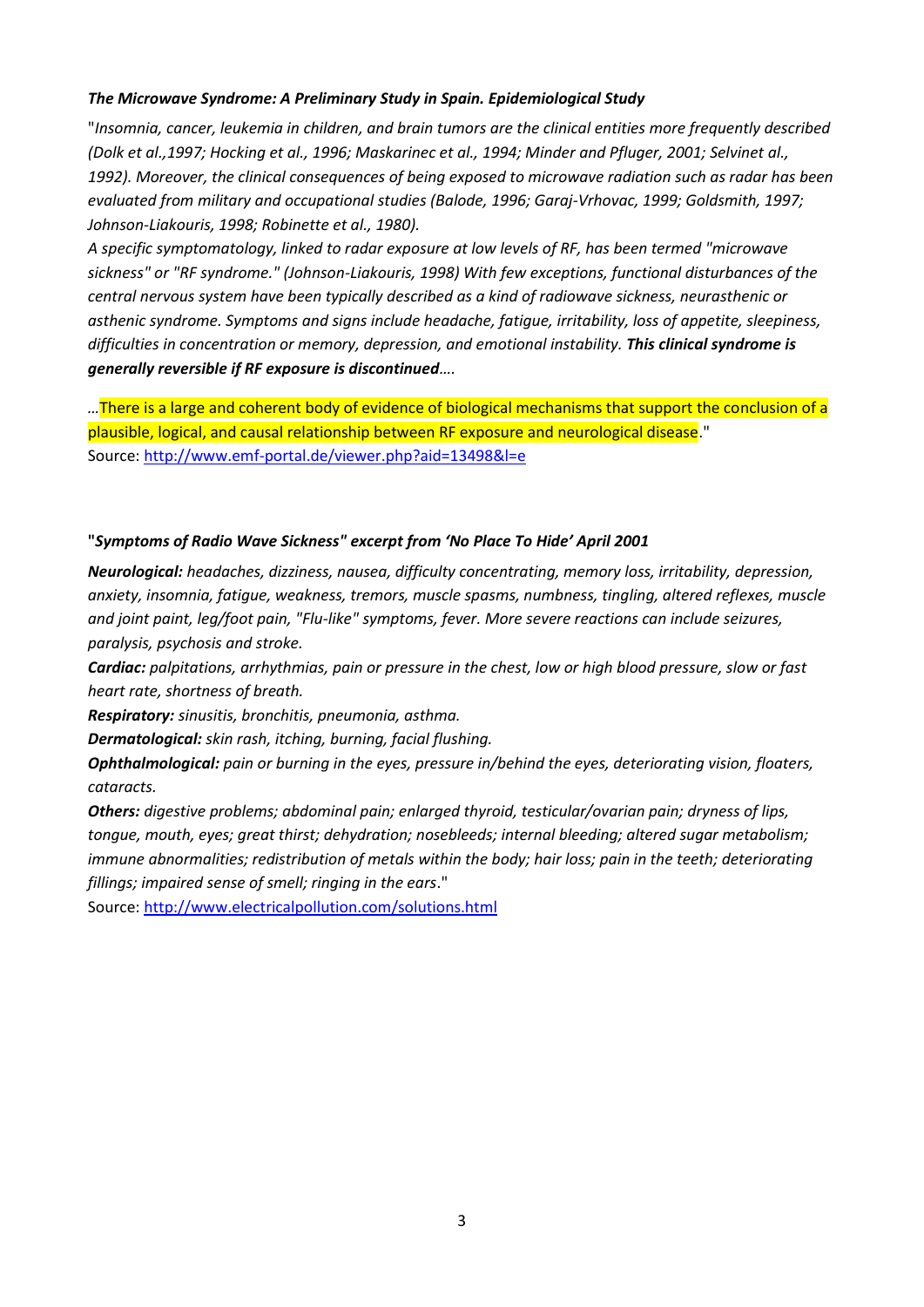### **What are the key issues?**

The main problem faced by EHS sufferers today in many countries around the world is there is a complete absence of government support. In addition, there are a number of other concerns that I have listed below that are by no means the complete story on this issue:

- 1. The general public as well as the medical profession as a whole appear to lack an understanding of what EHS is and its cause. Medical practitioners neither have the tools nor the methodology (training) to identify or treat those who are suffering. Although my doctor indicated that he had read some material on EHS, he suggested I was most likely suffering a migraine (exhibits similar symptoms – band of pressure around the head) and that I should take Ibuprofen (an anti-inflammatory/pain killer) which in my case is ineffective in treating the symptoms and certainly does not address the cause. Of greater concern is the chance of misdiagnosis and prescription of unnecessary medications that could result in further health complications due to unwanted side effects some medications may have as a result of prolonged usage.
- 2. There appears to be no consensus within the scientific community on Radio Frequency (RF) safety. Some scientists and scientific bodies are suggesting there is no proof of harm while others such as the WHO and IARC have classified all microwave transmitters as potentially carcinogenic. [3]
- 3. There is very little research being performed on EHS to validate it as a real condition or to confirm the cause.
- 4. While scientists debate whether EHS is a psychological and/or a physiological illness and whether sufficient proof can be established to link it to EMR, sufferers are left in limbo without any adequate protection, support or recognition of their health issues. It is unclear why a "diagnosis of exclusion" method cannot be adopted to verify EHS as a health impairment.
- 5. The burden of proof for the existence of EHS as an impairment, like proof of RF safety in general appears to be set unreasonably high. RF emitting devices are not handled in a manner which is consistent with the handling of other substances that may affect health, including drugs, medications and medical prostheses and devices, where manufacturers have to prove absence of health risk to the population and maintain post-marketing surveillance for years after a drug or device is first marketed.
- 6. Current testing methodology to verify sensitivity is often not biologically based and typically uses a provocation test, which I will describe in further detail on in this study, has some potentially serious flaws.
- 7. '*Positive studies, studies showing effects of EMF, are being analysed in depth for the possible errors that lead to observation of effects. Negative studies are most commonly accepted for their face value and their quality is not being questioned because they provide evidence "as expected*."' [4]

#### **My experience with EHS**

I am 45 years of age and have been using computers all my adult life. I am an IT professional who has a Bachelor of Science degree in Biochemistry and Microbiology. I have always considered myself as an earlier adopter of technology and discovered quite by accident that I was sensitive to certain Electromagnetic Radiation (EMR) frequencies. My discovery also occurred well before I had learned through my subsequent research that there was a label for my condition, otherwise referred to as EHS or Electromagnetic Hypersensitivity.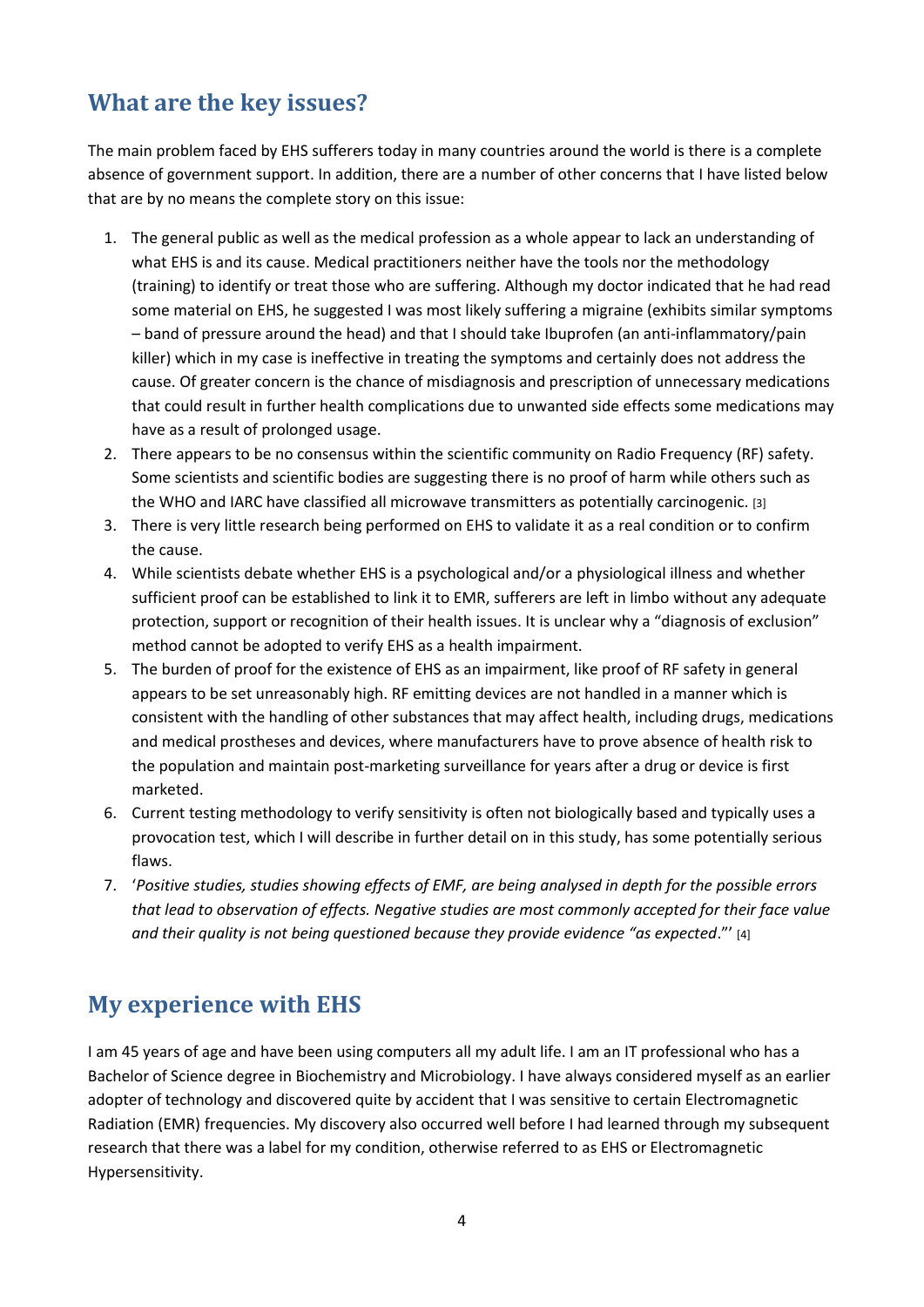My earliest memory of being sensitive to radiofrequencies was in late 2001 when wireless networking was beginning to become popular. I had no preconceived ideas or fears about the technology nor was I aware that RF could be potentially harmful. I was looking forward to the freedom it would afford me. No more wires cluttering the desk, free to do my work on my laptop at the kitchen table while I had breakfast. Being IT savvy, I had decided to buy the most powerful wireless Wi-Fi router available at the time, capable of transmitting 108Mbs per second and having an effective range of 100m+, which was twice as fast and twice the range of the cheaper more common wireless routers at the time. On first using my wireless router I began to feel pressure in my head, pressure in my chest, tingling sensations in my hands and face within a few minutes of use. I also noted (and so did my wife) that my temperament changed from my normally relaxed manner to being more agitated and short tempered when using my Wi-Fi enabled router. After turning off my wireless router I was left with a headache that persisted for several hours. At first, I thought nothing of it and did not immediately associate it to my use of wireless. It was only on subsequent usage that I felt the same symptoms. If I persisted for longer durations I found that on top of the symptoms mentioned above I felt a burning sensation in my intestinal region and the pressure on my chest would sometimes lead to my heart beating irregularly (arrhythmia) followed by stronger than normal heart beats (like my heart was trying to jump out of my chest).

I soon realised that a consistent pattern was developing when using my wireless router and symptoms that I was feeling. This was no nocebo effect – it was real, consistent and most unpleasant. It was at this point that I had made a conscious decision to not use a wireless network to connect to the internet.

#### Definition of **nocebo effect**:

Firstly, the word **nocebo** (Latin for "I shall harm") is a harmless substance that creates harmful effects in a patient who takes it. The **nocebo effect** is the negative reaction experienced by a patient who receives a nocebo. These reactions result from a subject's expectations about how the substance will affect him or her. Though they originate exclusively from psychological sources, nocebo effects can be either psychological or physiological. Source Wikipedia

In 2007, I purchased a Sony PlayStation 3 (PS3). I did not use the inbuilt wireless network feature because I had a hard wired LAN that I could connect to. The PS3 controller however is a wireless Bluetooth device operating at 2.4 GHz, same as my router but at a significantly lower power density (the PS3 controller is a class 2 Bluetooth device so it'll only be kicking out a maximum of 2.5mW). I found that I did not get the same feelings that I felt with the router (not completely absent but barely noticeable and easily tolerable). Realising that I could possibly use low powered wireless devices without major issues I decided to purchase a Nintendo Wii for my children for Christmas several years later but after using the Wii a couple of times I had to dispose of it as I will now explain. The Wii controllers also use Bluetooth 2.4GHz (documentation on the internet suggests they operate with a maximum of 3.83mW output) which is the same frequency as the PS3, yet the all too familiar EHS symptoms reappeared and they were not pleasant. The difference in the levels of transmission power could be a potential cause and cannot be completely ruled out but I would say it is very unlikely. Instead, there is a noticeable difference in the amount of data being transmitted. My PS3 controller will only occasionally send information such as when a button is pressed which is a lot more infrequent than a Wii controller which is practically always transmitting as it needs to send telemetry data to indicate the position and movement of the controller through space and time. The amount of information being passed does seem to be a key in my sensitivity because I have a very similar issue with regards to 3G USB modems when compared to 3G mobile phones. A person can be 3 - 5 m away talking on a mobile phone and I do not feel anything significant as compared to someone using a laptop at the same distance that is connected to a 3G USB internet stick downloading streaming video which can be quite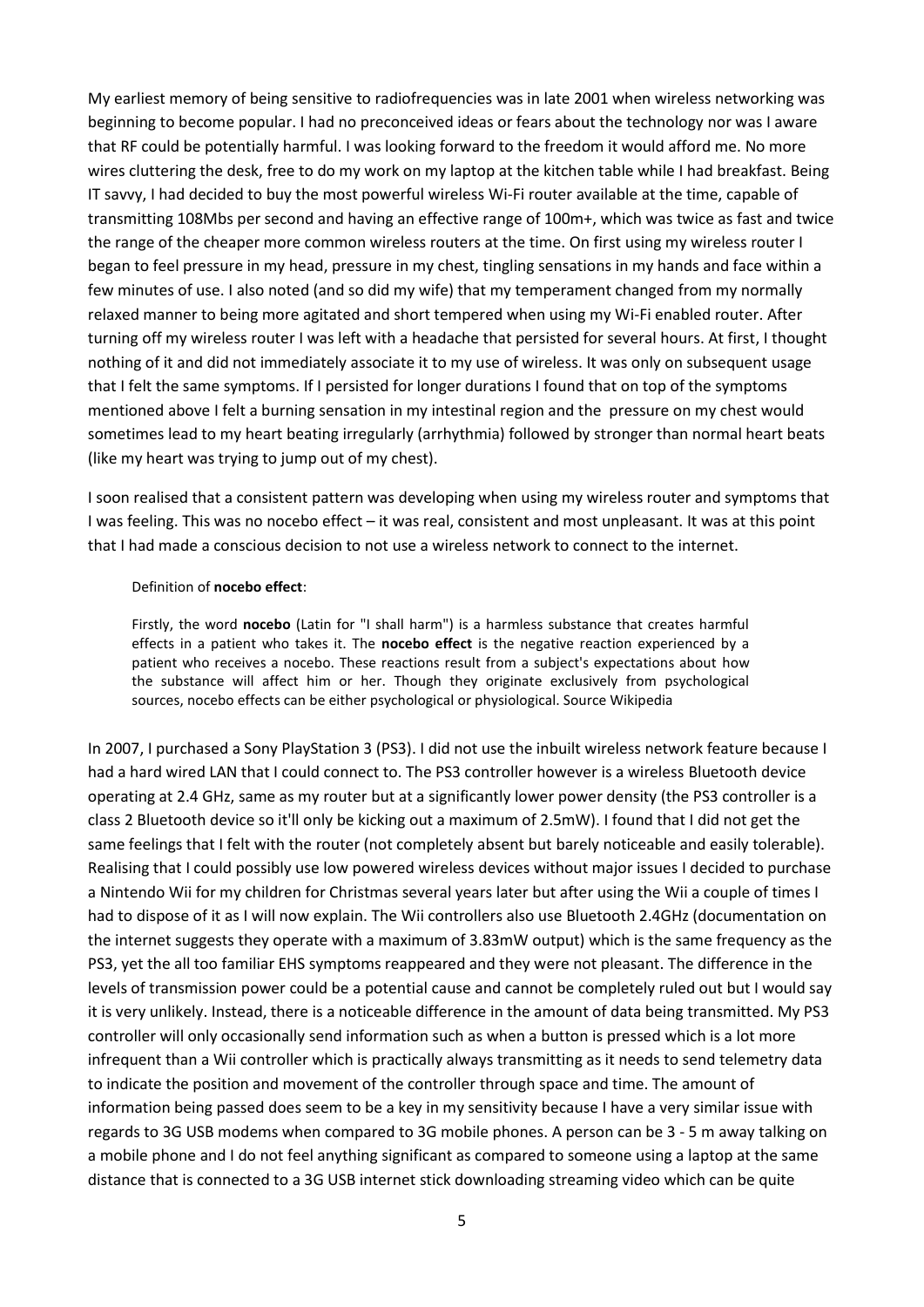intense. The amount of data being packed onto the signal appears to be a differentiating factor. This of course does not mean I am not sensitive to mobile phones – I most certainly am. I can only use a mobile phone near my head for 30 seconds or so before I find myself swapping the phone to my other ear due to severe discomfort that I feel. Today I rarely use my mobile phone and only keep it for emergencies. I switch it to flight mode most of the time, but if I do need to use it, I operate it using hands free.

Prior to the rollout of smart meters in my street, but subsequent to me finding out that I am sensitive to certain RF frequencies, I took precautionary measures in my home by ensuring that I only used wired connections for internet connectivity and that all wireless capable devices had said features configured to disabled. I was able to function normally and had no major issues with sleep or health. I did not suffer any further headaches or heart palpitations. I could say I was in good health. However in late August/early September 2011, Powercor rolled out wireless enabled smart meters in my street. I resisted the installation of a smart meter. However, not having a smart meter installed on my property did not help me as I became severely affected by my neighbours' 2 smart meters that were installed next to my bedroom 3m away. It was soon after installation that I found I was waking at specific times every night. Sometimes I felt like someone had taken a long sharp needle and quickly pushed it into my head. Once awoken, I found it very difficult to fall back to sleep. The timings were falling in a fairly consistent range in the early hours of the morning. Every morning I would wake up with a serious headache which would last all day and make concentration and performing simple duties quite difficult. On a number of occasions I would wake up with a feeling of pressure on my chest and my heart beating irregularly. I was feeling the very same symptoms that I had previously experienced with my wireless router.

2012 was a very difficult year for me because for 6 months I had to travel interstate every Sunday night to work on an IT project for an interstate customer. I would be put up in hotels that had DECT (Digital Cordless Telephones) that transmit constantly, even when not in use, as well as being irradiated by the hotel wireless internet. The office I worked at was located under a mobile phone tower and also had wireless access points for staff with wireless notebooks to access the corporate network. I would fly with a domestic airline that began to allow their business class passengers to use iPads with wireless enabled. By the time I got home I was in a terrible state which was further exacerbated by smart meter emissions. To make matters worse, I had become sensitised to things that normally did not bother me. Standing near transformers (phone charges, laptop power modules, light dimmers) left me feeling the same very symptoms I felt when exposed to wireless RF. Standing near my electric hotplate and range hood also affected me. I became allergic to my deodorant which I had been using for 10 years without issue and suggests RF was interfering with my immune system. I had constant headaches, felt extremely lethargic and completely lost motivation to do anything with the family. I would wake up feeling just as tired when I got out of bed in the morning as I had before I went to bed. I even found that I had become a rudimentary mobile phone base station detector. I could sense a mobile phone tower well before I even saw it. I can no longer drive through suburbs where smart meters have just been rolled out without developing a serious headache that can last for days. I have been to my local GP many times and he is at a loss to explain what is wrong with me. Blood tests, ECG tests all come back as normal. Of course an ECG will only show heart beat irregularities in my case if I am being exposed to high levels of EMR (but still within ARPANSA's RF Standard basic restrictions), which was absent in the doctor's office at that time. Pain killers were prescribed but offered very little relief. I was referred to a neurologist who indicated he had never heard of EHS, said he did not fully understand wireless technology so could not give me an informed opinion. He suggested I have an EEG and MRI to verify that I do not have any brain disorders or tumours. Of course the results came back negative.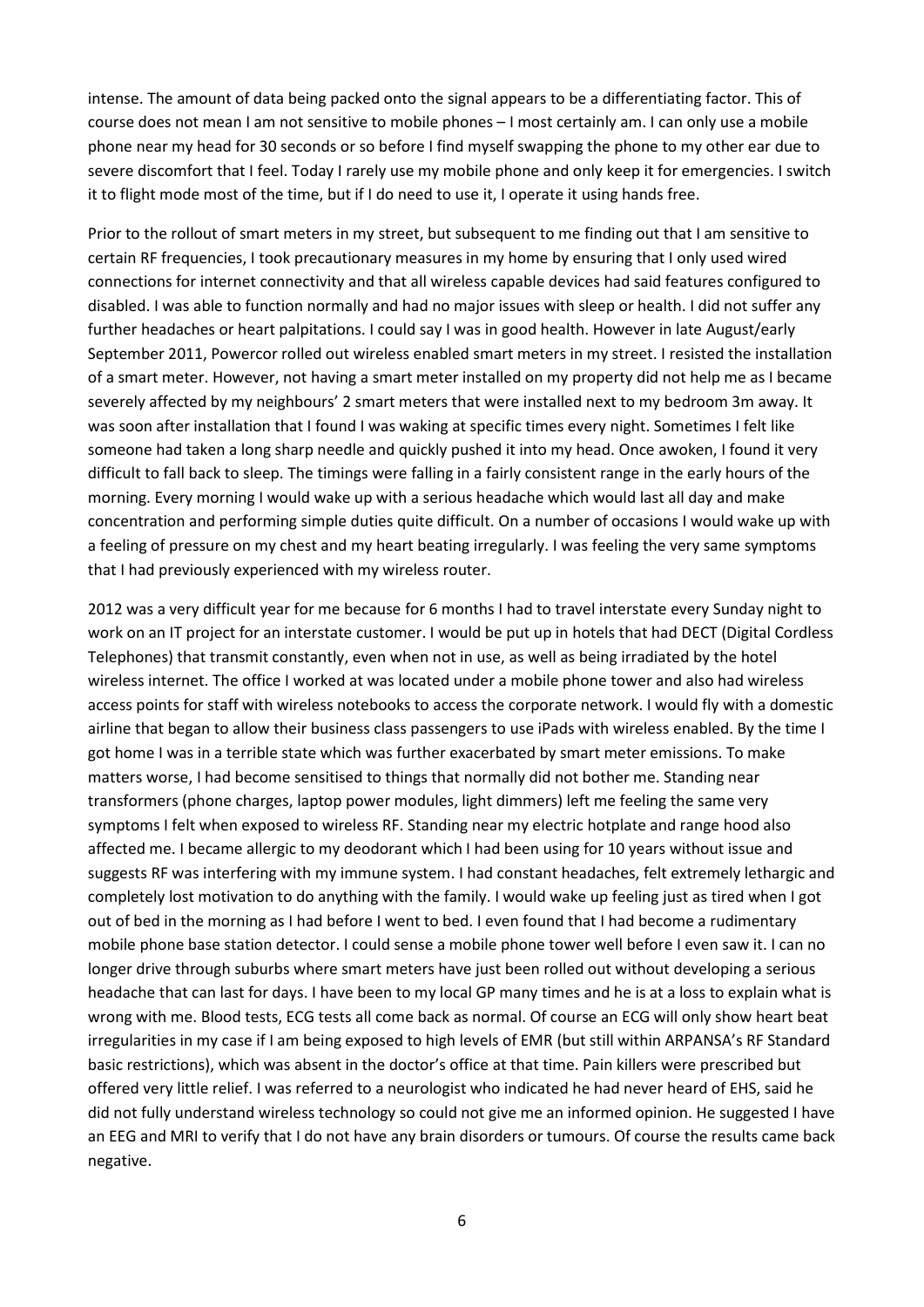It is important to understand that when I say I feel a headache, it is not a normal headache where sudden movements cause sharp pain such as when you are having a hangover or are dehydrated. Instead, it is a constant pressure and dull ache in my head. My face feels drained like I have been doing a 24 hour shift and sometimes can be accompanied by a prickling feeling over my skin (head and face) when in the presence of microwave RF frequencies.

EHS is not restricted to certain age groups. I was 32 when I determined I was sensitive to wireless. My condition has been getting progressively worse as the amount of man-made RF in our environment increases. I know without a doubt that wireless RF is causing these issues because when I go to remote areas where there is very low EMR I feel fine after several days. A recent trip away from large population centres for a few weeks, proved to me that my health issues were EMR related. It is important to understand that it does take time for the effects to dissipate in some people i.e. there is no instantaneous relief. I have recently painted my house with RF shielding paint and installed RF blocking curtains and my sensitivity has greatly reduced. I can now sleep better, stand near transformers and electric hot plates without feeling off, but mobile phone usage and wireless network usage is still a problem for me and something that I avoid as much as possible.

Despite taking precautionary measures in my own home at great expense, I am deeply concerned at the lack of support, care and understanding by the power utilities and the various government departments that I have contacted over this issue. I am forced to sleep at the back of the house because the master bedroom on the first floor is still getting RF penetration through the floor which is not shielded. Effectively the front parts of my house are denied to me if I don't want my health to substantially decline.

#### **What other sufferers have said:**

Case 1: "I feel extremely isolated and marginalized by the community in which I live. My husband and mother both think that I am simply making the symptoms up, or that they are psychosomatic in nature. The condition seems very hard to grasp for people who do not hear the ringing, have the headaches or the sleeplessness, and even when people do have these symptoms."

Case 2: "It was unlike the occasional headache I have experienced in the past where the slightest movement produced a pounding sensation. This headache consisted of a pressure over my entire skull with a tingling sensation on my scalp…..My zest for life faded."

Case 3: "I experience intense ear ringing and burning/searing sensations on sides of my head since moving to our neighbourhood"

Case 4: "Fatigue, Depression, Excessive Sleep, Stress, Sometimes Anger, Aches, Hard to Focus, Inability to Concentrate, Housework also hard to do" [5]

There are countless example cases on the internet all over the world. Stop Smart Meters Australia has been maintaining a EHS register and has documented close to 200 cases as of January 2014.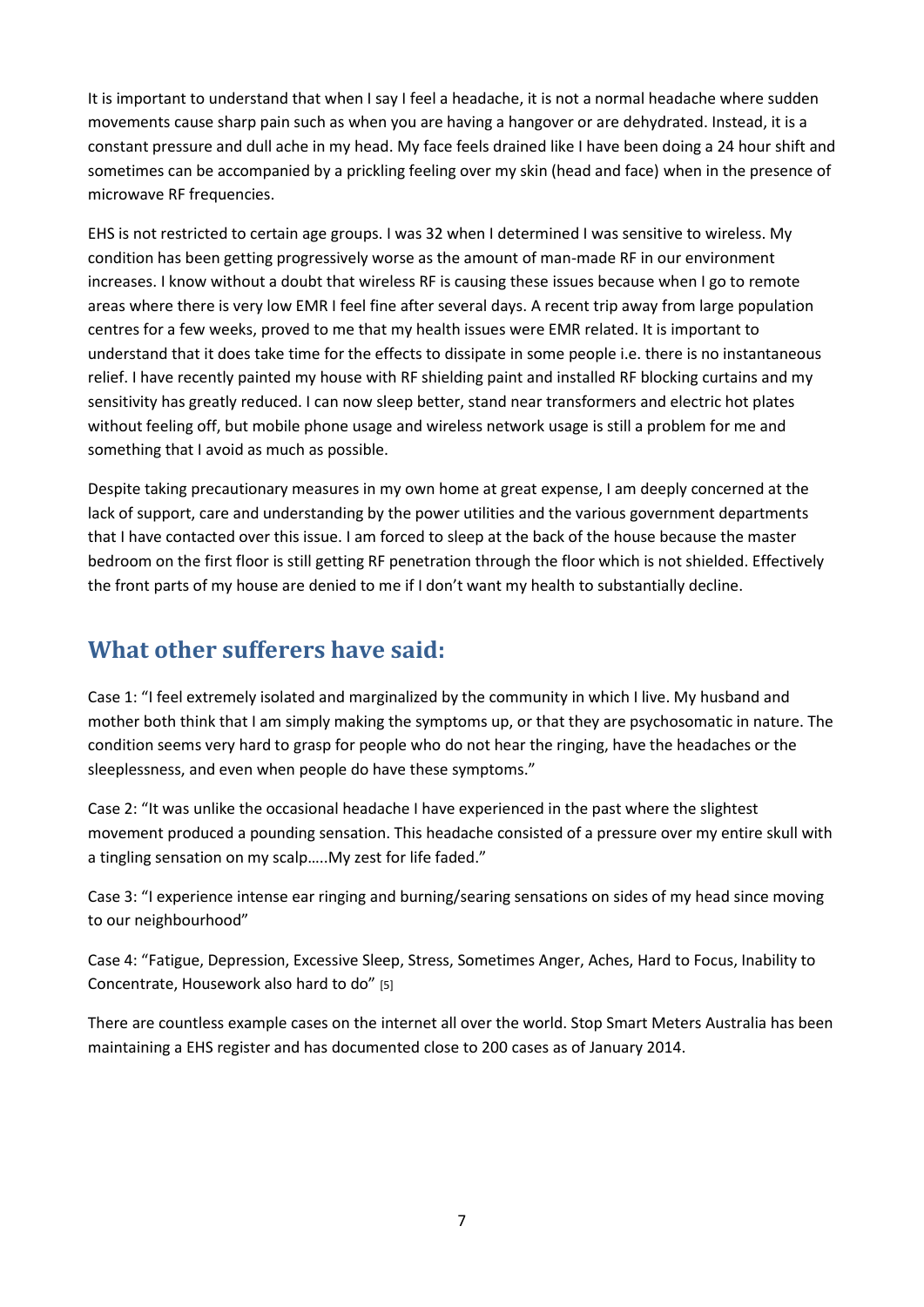### **How do scientists try to verify whether a person is EHS?**

Most scientists will perform what is called a provocation test. The provocation test is performed using a radio transmitting device that is usually operating at a specific frequency i.e. 914MHz to simulate a mobile phone.

Such tests are usually conducted in a double blind fashion. What this means is the scientist performing the test and the person who is subject to the test do not know whether the box is transmitting or not. The box will typically have a readout with some numeric codes that can be recorded and used later by the tester to work out whether the transmitter was active or not and then correlate this with the subject's "feelings".

Limitations of the provocation test are numerous and include:

- 1. Probably the most important fact that people need to realise is that the provocation test is not a biologically based test, instead it requires the subject to respond with how they feel which of course is very subjective.
- 2. Some provocation tests require the subject to give feedback as to the severity of the symptoms and rate it against previous exposures (provocation tests are usually conducted as a series of sequential staggered exposure tests) – again this is very subjective and cannot be considered objective as most people cannot remember exactly how something felt hours or days later. If we could remember what pain felt like, along with the intensity, I would seriously doubt women would choose to willingly get pregnant and opt for a natural birth more than once! Pain is a private, emotional experience. Pain intensity cannot be directly measured; responses to putatively painful stimuli can be measured, but not the experience itself.
- 3. They are set to a specific frequency of operation that the subject may not actually be sensitive to. Testers claim that the device simulates a mobile phone but this is debateable as it is not communicating to one or more cell towers nor is it clear what kind of data is being sent (simulation of a voice call – low data rate vs data/video streaming – high data rate or just a carrier signal), the modulation pattern used to send the data or if even data transmission is simulated at all. My EHS experience has shown that the amount of information being transmitted is a key contributor to my feelings of ill health.
- 4. Tests often do not simulate the environment that the person claims is affecting them. We are surrounded by EMF's from a variety of sources every day. When I was suffering from my router's RF emissions I was also using a computer which was also emitting RF (from the wireless card and to a lesser extent from the CPU due to its internal clock speed), I was also sitting in front of a 19" CRT monitor, there was also a number of power transformers present in the room. Using these devices without the wireless enabled did not cause me any issues. However the effects of EMR from multiple devices is additive.
- 5. The test procedure is often poorly defined due in part to those conducting the test not fully understanding the subject's EHS condition i.e. delayed reaction and delayed recovery times not always considered. EHS is not like flicking on a light switch resulting in an instant reaction, although there are some suffers who can feel emissions shortly after they are switched on. There can be considerable delay times between signal transmission start and onset of symptoms. The same is true for the recovery time which can take hours to several days. One can see where a situation may arise where a subject has not fully recovered from an active signal and is then tested with a sham signal and asked how they feel. Guess what? They will give an answer indicating they are still suffering leading to a conclusion that EHS is not real or at least not related to EMR. Some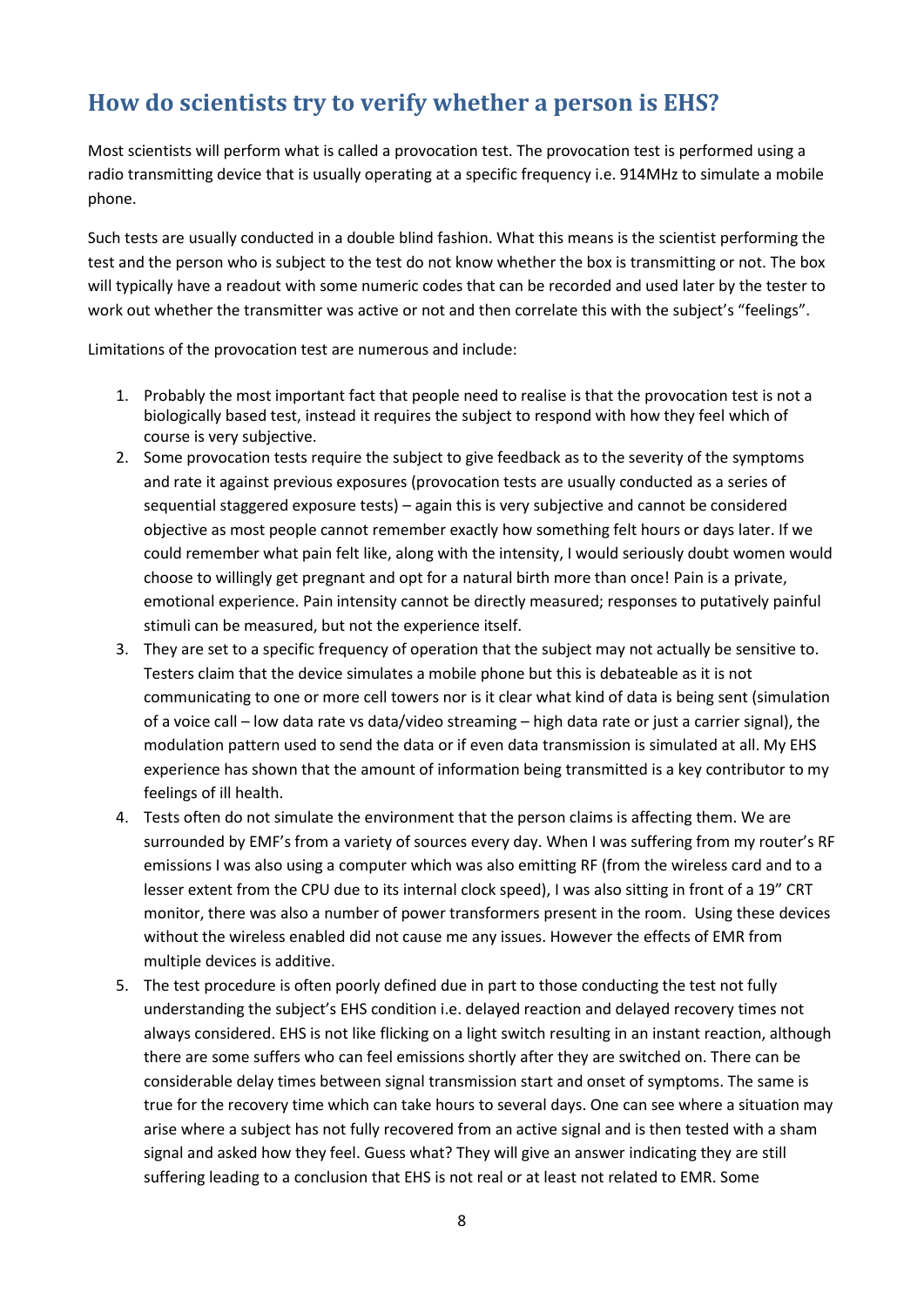provocation test protocols do try to take this into account by having the subject try to rate the intensity against past experiences which is of dubious value as I have previously mentioned (see point 2 above).

- 6. Each subject is unique (body mass, current health ailments, medications, allergies, age, immune system sensitivity, genetic predisposition etc.) and so a set of standard tests with set exposure times and time intervals between exposures may not be sufficient or appropriate.
- 7. There is a definite psychological component that is going to influence test results and reinforce the belief that EHS is a Nocebo effect (psychosomatic). An analogy would be to conduct a test with a mouse by connecting electrodes to it and shocking it whenever a light is turned on. After sometime the mouse will be conditioned so that just switching the light on will result in the mouse reacting the same as though it was actually feeling electric shock effects. The same is true with humans. Use a phone a lot and get serious headaches and then present the user with a phone like device and tell them you are testing their sensitivity to mobile frequencies without them knowing whether the transmitter is active or not and you can bet that there is a good chance that they will develop some form of reaction. This reaction is natural and a result of conditioning as we try to avoid situations where we feel uncomfortable/pained by applying learned behaviour through experience as a result of previous painful episodes. Refer to "Nocebo effect or real deal" detailed further in this case study. A similar experiment as described above on mice was reported on the BBC recently and can be viewed by clicking on the link provided [http://www.bbc.co.uk/news/science-environment-](http://www.bbc.co.uk/news/science-environment-23447600)[23447600](http://www.bbc.co.uk/news/science-environment-23447600)
- 8. For those who are suffering EHS, the provocation test is a form of torture. It creates unnecessary anxiety which in itself can lead to the onset of similar symptoms that can interfere with the test leading to a confounding result.
- 9. Depending on where the test is conducted, the results can be contaminated by other EMR sources which can include nearby computers or wireless routers, DECT phones, mobile phone towers, EMR from transformers, fluorescent lights etc. Even the device itself may not actually be emitting RF but while it is powered on it is certainly creating EM fields that can interfere with the test particularly when performing a test with a sham signal.
- 10. When conducting group studies, people who have to pull out of the test prematurely due to the disabling effects they are experiencing are often not included in the study results.

Current methodology to test sensitivity is inconsistent and often based on poorly defined test protocols. This is partly due to the fact that there appears to be a general poor understanding of people's electrical sensitivity by the scientific community and the fact that most tests are not biologically based - i.e. the provocation test, which we know is very subjective can be manipulated to show inconclusive results.

Even though the provocation test is typically performed as a double blind study – that is the scientist and the study participant are not aware if the device is transmitting or in sham mode – the testing protocol can be set-up such that an insufficient recovery time is allowed before conducting the next test. Subjects can through learned behaviour also affect the results particularly in the case where the testing protocol requires the subject to compare feelings of a current exposure test with previous exposures.

For EHS testing to be meaningful and realistic, scientists should be looking at establishing biological tests that are used in conjunction with a provocation device which can measure heart rate variability, heart palpitations (as Dr Magda Havas recently demonstrated this in 2010 and reconfirmed in a repeat experiment<http://www.ncbi.nlm.nih.gov/pubmed/23675629> ), brain responses (EEG), brain scans, immune response, sleep studies, live blood chemistry etc.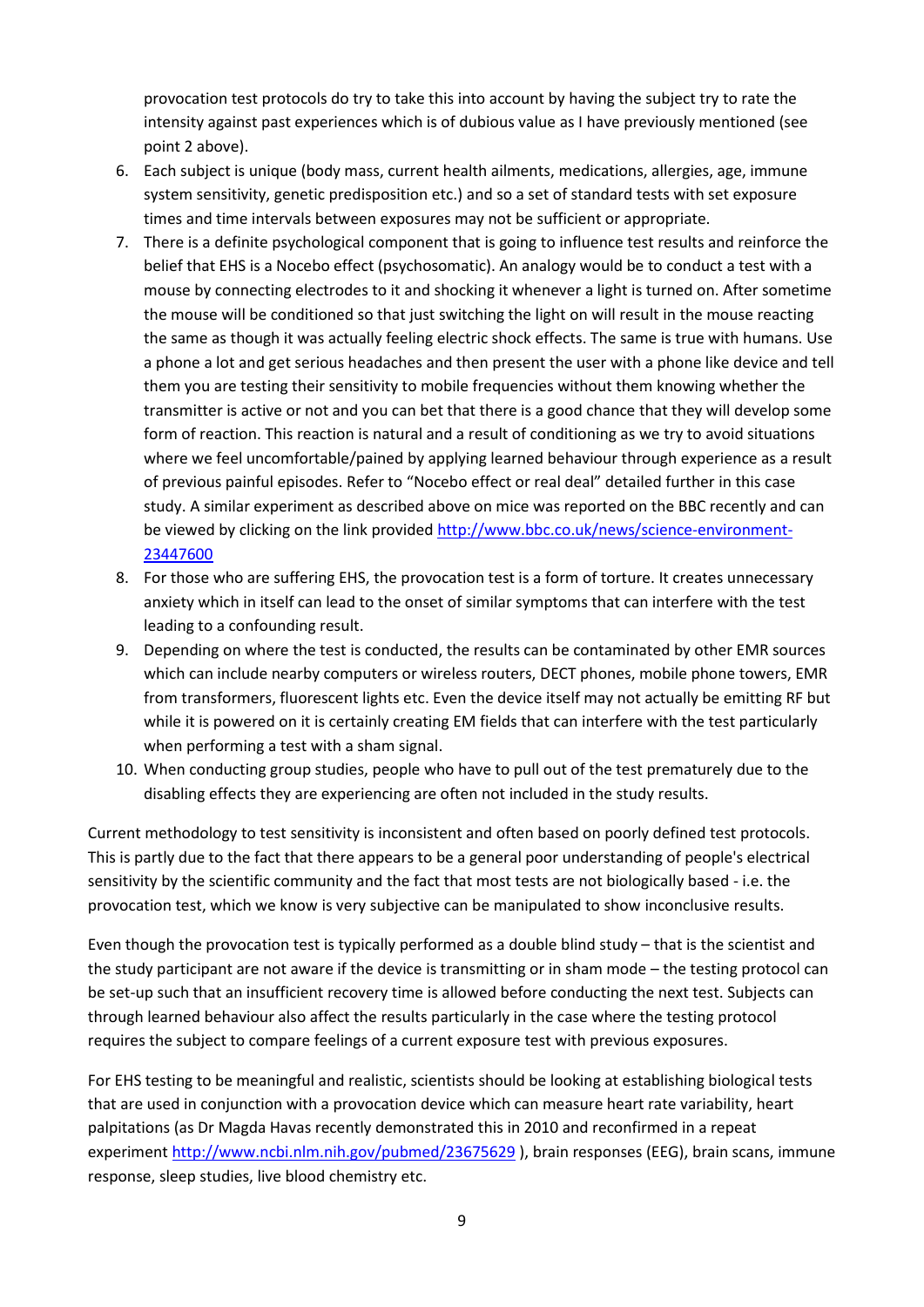Dr. Dominique Belpomme, Professor of Oncology at Paris Descartes University, is conducting research on electro hypersensitivity with the Association for Research and Treatments Against Cancer (ARTAC) in Paris. The ARTAC group has been following several hundred patients with EHS over the last four years, and has documented that these patients have clear and consistent changes in oxidative metabolism, and also in blood flow to the limbic system (as measured by Doppler studies). Dr. Belpomme considers these changes in the limbic system to directly correlate with many of the cognitive changes (memory problems, difficulty with concentration, etc.) that are experienced by these patients. The ARTAC group expects to publish a series of papers on their findings during the next year (Dart, 2012) [6]. I am looking forward to his research results when they are published, which will demonstrate and confirm that EHS is real and not a nocebo effect as some scientist would have us believe.

The big question I have is whether we need to find biological markers before we accept that this is real? There is enough evidence to make a diagnosis on the symptoms' pattern alone – this is what I believe happens in Sweden. While scientist squabble over test methodology and the industry demands proof, people are left to suffer.

It is also interesting to note that an email I received from an Australian scientist who offered to test me with a provocation test device for EHS indicated the following:

"*I would require you to sign a consent form as the testing is likely to generate symptoms that you would find uncomfortable*." This to me is a tacit acknowledgment that EHS is likely to be real and linked to EMR.

#### **Nocebo effect or the real deal**

It is readily known by scientists that we learn to withdraw from, or alter our behaviour in response to, a conditioned stimulus.

Definition of conditioned stimulus

"A previously neutral *stimulus* that, after repeated association with an unconditioned *stimulus*, elicits the response effected by the unconditioned *stimulus* itself."

In the context of EHS, an analogy I would suggest is an inactive mobile phone, router or provocation test device (physical object) being considered as the neutral stimulus and RF that it emits when switched on as the unconditioned stimulus which causes pain or results in some form of health impact.

It is therefore very plausible for EHS suffers, through learned behaviour, to visually and aurally (hearing nearby people talking on a mobile phone or the phone ringing) associate items capable of emitting RF such as a mobile phone, iPad, mobile telephone base station mast and other aerials with their condition and leading to their bodies reacting accordingly. Such behaviour reinforces the belief held by some scientists that EHS is a nocebo affect.

What scientists need to understand is the original mechanism that triggered off this learned behaviour in the majority of cases is real and not a psychologically based induced condition. People only need to review my particular case history to see evidence of this, which is as follows:

1. I work in IT and embrace technological advancements and was looking forward to freedom that wireless offers.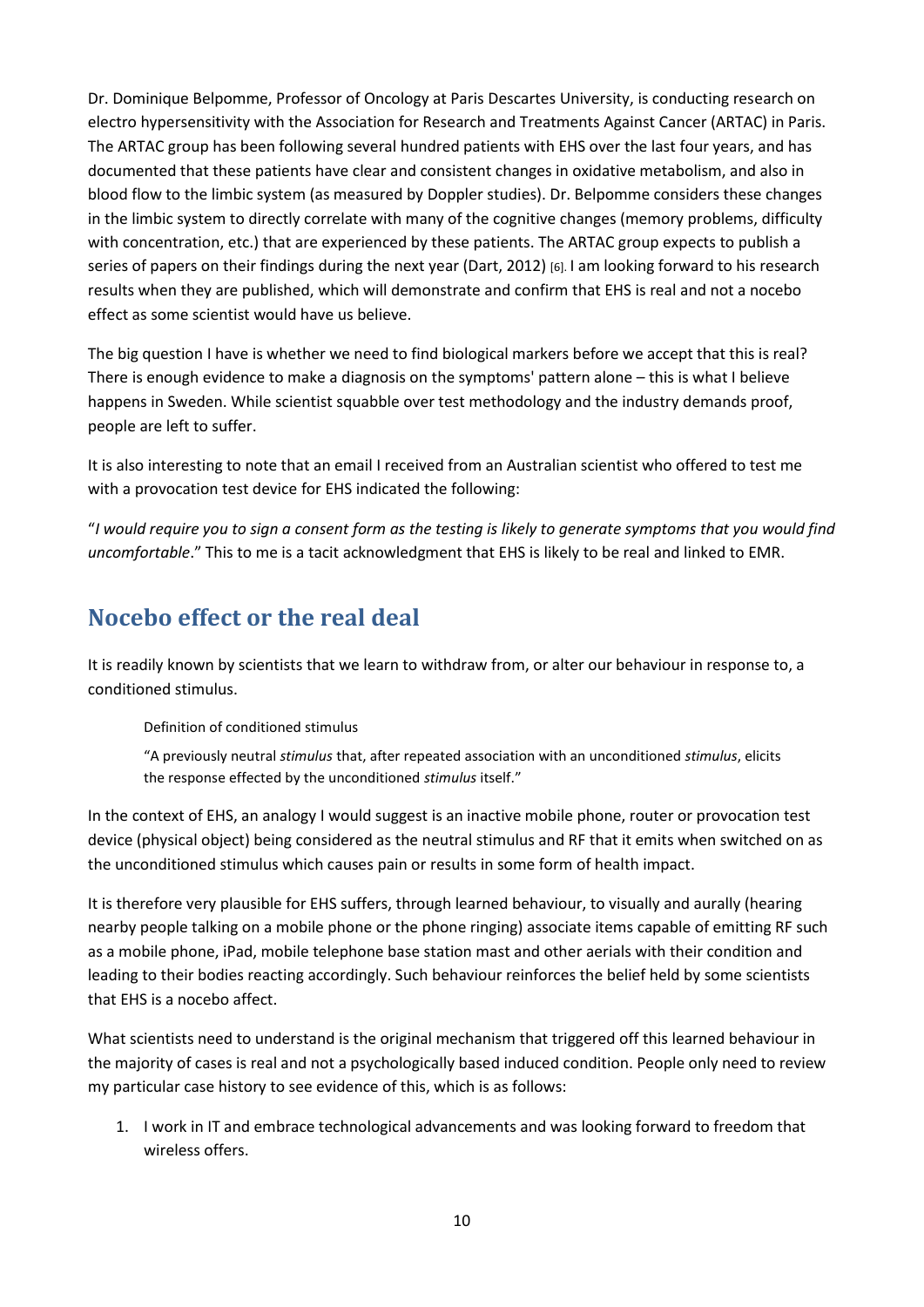- 2. I had no pre-conceived ideas and was completely uninformed of potential health impacts when I first used Wi-Fi.
- 3. The physiological reaction I experience in the presence of Wi-Fi is real and reasonably consistent with each exposure. I say "reasonably consistent" because depending on my state of health (did I have a cold? Did I get a good night's sleep? Am I still recovering from a previous exposure etc.), the duration and intensity of exposure will see the type of symptoms varying within a common set that I have experienced previously. One hour of exposure does not always induce heart palpitations. But they have only ever occurred when I am exposed to (pulsed) wireless RF.
- 4. Symptoms disappear when I go to remote locations away from wireless transmitters suggesting that an underlying health issue is not the cause.
- 5. RF Shielding alleviated my symptoms suggesting other environmental concerns or stress are not a significant factor.

I mentioned "majority of cases" above because I do not doubt that there may be instances where there are some people who have a neurotic disposition, may have read an article suggesting harm, become obsessed and anxious to the point where they experience a real nocebo event. Such cases are the exception rather than the norm.

### **Smart Meters and EHS**

Unfortunately some authorities assume that because Smart Meter radiation emissions are short in duration and apparently lower in power density than other wireless devices typically found in and around people's homes, they are therefore safe. What many people are unaware of is the number of times these meters are actually communicating. We are told that the smart meter transmits SMS like messages 4 -6 times a day (depends on your service provider), which may be true for your personal house hold data, but what is not being said is that for mesh networks, the average duty cycle also includes transmissions to maintain the network, time sync and network message management (i.e. pass on other houses' data). This can lead to anywhere from 10,000 transmissions to 190,000 transmissions or more per day. Nobody sends this many SMS messages on their mobile phone. Many of these devices are situated on a wall/in wall cavities where people spend a significant amount of time (i.e. bedroom/lounge room walls).

It has been shown in a recent Victorian medical report entitled "SELF-REPORTING OF SYMPTOM DEVELOPMENT FROM EXPOSURE TO WIRELESS SMART METERS' RADIOFREQUENCY FIELDS IN VICTORIA, AUSTRALIA - A CASE SERIES" that smart meters appear to be causing people who were not previously sensitive to RF frequencies to become EHS. Additionally, people who were previously self-diagnosed as being EHS found their condition was made dramatically worse. This medical report has been written by a medical doctor using de-identified data obtained from an EHS register that was being independently maintained by Stop Smart Meters Australia. Close to 200 people have registered their health complaints. The case study only looks at those who were fully identifiable and agreed to have their de-identified data made publically available in a medical report which amounts to a total of 92 people.

As I described in my introduction, I am self-diagnosed as being EHS having identified my sensitivity over 13 years ago. In terms of the medical report findings mentioned above I fit into the second category where my condition (despite being able to manage it previously quite successfully) has been made worse after mesh networked wireless smart meters were installed in my neighbourhood. My condition has also been aggravated by the deployment of other non-consensual microwave transmitters in the community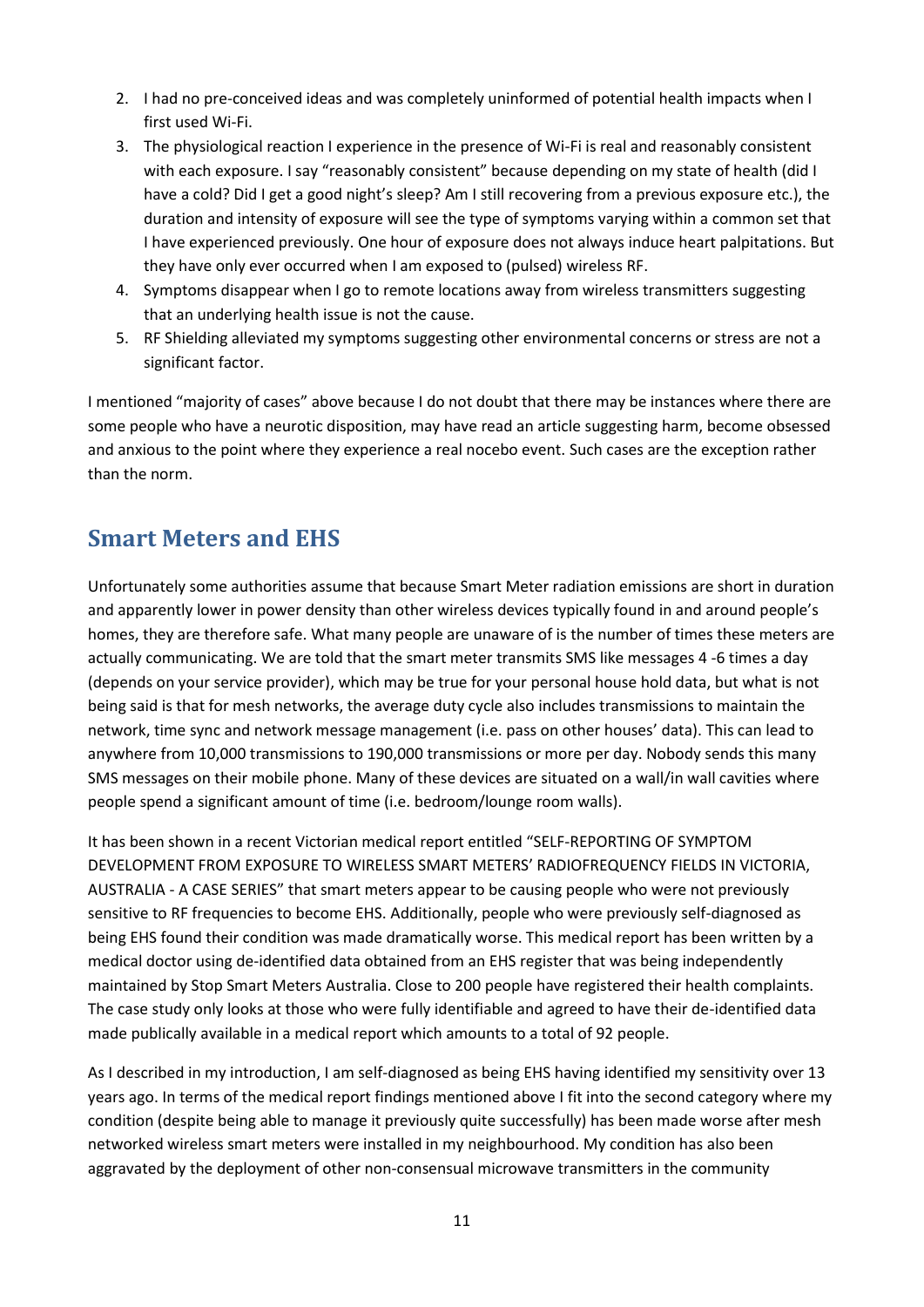especially mobile phone base stations with 4G towers being worse in their ability to affect me than 3G, 2G etc.

Below I have listed my specific smart meter EHS symptomatology:

- 1. Constant headaches pressure encompassing my head
- 2. Insomnia I find it very difficult to get a good uninterrupted night's sleep
- 3. Lethargy and concentration difficulties
- 4. Sharp pains like a hot spike being driven into my head and occasionally in my intestinal region
- 5. Burning pain in intestinal region
- 6. Joint pain particularly my elbows, fingers and sometimes my knees
- 7. Irritability and feelings of anxiousness I find I am more prone to angry outbursts when exposed to smart meter RF. My wife can certainly attest to that!
- 8. Heart beat irregularities and occasionally heart palpitations when in close proximity to a smart meter for a long duration

The problem I am faced with now is that I have effectively become a prisoner in my own home. To venture out of my house to an environment that has ever increasing EMR leaves me feeling drained, pained and trapped. Moving interstate where there currently are no smart meters is an option, but if there continues to be rollouts of new mobile phone towers, high speed wireless networks as part of the NBN rollout and other states follow Victoria's lead of mandating the rollout of wireless enabled smart meters I will eventually run out of places to go and will become an EMR refuge as I move to increasingly more remote locations. Career options will diminish and my job is already under threat as I struggle to continue working in the IT industry where wireless networks and smart wireless devices are becoming common place. I am being faced with the dilemma of how do I support my family? What kind of life will they have and what kind of opportunities are they missing out on as we move to isolated locations to escape this manmade threat to mine and my families health and wellbeing?

#### **What measures can you take to protect yourself?**

The most important actions one can take to protect oneself from exposure to ubiquitous manmade RF emissions are as follows:

- 1) Turn off all wireless devices in the home avoidance is the best protective measure. It is important to understand that the effects of wireless are additive when exposed to multiple frequencies and the damage caused is accumulative over a lifetime. ARPANSA's RF standards say "*In situations of simultaneous exposure to fields of different frequencies and depending upon the nature of exposure and the distribution of RF absorption within the body, the combined effects of exposure to multiple frequency exposure sources may be additive*." (rps3 page 18). [7]
	- If you must use wireless enabled devices then at least turn them off before you go to bed at night.
- 2) Replace digital cordless (DECT) phones with corded phones. Most DECT base units transmit all the time irrespective of whether you are on a call or not. Again, if your cordless phone is precious to you then make sure it is not in your bedroom.
- 3) Turn your iPad to flight mode when you do not need internet access. Additionally, do not rest it on your lap when using wireless as "*epidemiological studies of men assessed for infertility were consistent in demonstrating decreased sperm motility associated with use of mobile phones. Most of the in vitro (laboratory) studies, which involved exposing human semen samples to controlled mobile phone RF exposure, generally noted a decrease in sperm motility, among other adverse*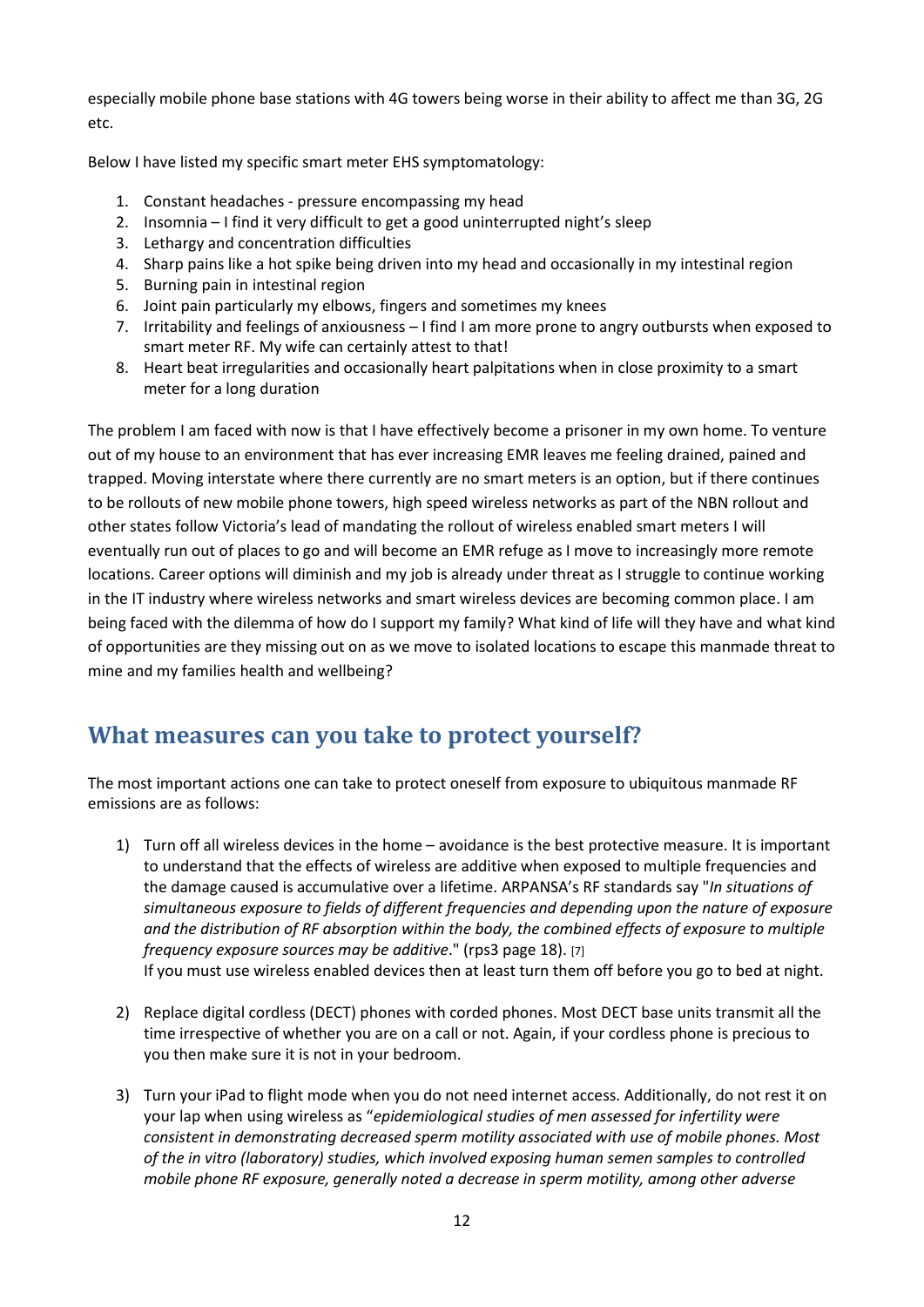*effects. Similar findings were noted in animal studies of a specific type of rat. Oxidative stress or decreased antioxidants are suggested as plausible mechanisms for these non-thermal effects from RF exposure*."[8]

- 4) Distance is your friend as the intensity of the wireless signal drops following the inverse square rule i.e. Intensity =  $1/D$ istance<sup>2</sup>. Put as much distance between yourself and transmitters including smart meters. This may mean moving your bed to another room if the smart meter is located on your bed room wall.
- 5) Rooms can be shielded with special carbon based paint and windows can be covered with RF shielding curtains.
- 6) Install bed canopies made of the same RF shielding materials as the curtains mentioned above.
- 7) Fortify your body by doing regular exercise and eating good healthy foods that are high in natural anti-oxidants. This will put less stress on your body giving it a chance to deal with the manmade, potentially damaging, RF emissions. Although the energy from RF is not sufficient to damage DNA directly it has been shown by independent researchers to cause damage through indirect pathways*. "A large body of research has shown that microwave RF causes an increased production of free radicals and reactive oxidant species in living tissues, and that this increased oxidant stress damages DNA. This damage can and does occur at power levels well below those levels that could produce damage by thermal mechanisms*." [6] Special note: damage to DNA can potentially lead to cancer.
- 8) Try to maintain regular sleeping habits by not varying the time you go to bed too much if possible. Ensure that all sources of EMF (including radiofrequency) are not close to the bedhead. This would include clock radios, small appliance transformers, mobile phones, and cordless phones. And remember to turn off electric blankets before you lay down in bed to go to sleep, if used. Do not have the bed located immediately behind or close to where the power meter is installed.
- 9) Despite the medical profession generally not knowing what EHS is or how to treat it, a visit to the doctors is essential to confirm that other possible serious causes of your symptoms are excluded with appropriate medical tests.

In my case, I have no wireless devices in my house. My master bedroom was located at the front of the house on the first floor. My neighbour had 2 smart meters fitted on his garage which is 3m from my bedroom. I moved my bed to back of the house on the ground floor. My home office is also located at the front of the house and was unusable, as an 8 hour shift would see me suffering major headaches, concentration issues and extreme lethargy. To reclaim these rooms I decided to have the front rooms painted with carbon paint. By coupling the carbon paint with RF shielding curtains it is possible to reduce RF penetration into a room to negligible levels. Carbon paint works by reflecting most of the signal. However, shielding paint needs to be applied with caution because it is conductive and so needs to be grounded properly. Another issue is that because of the carbon paint's reflective qualities it is important that you do not use wireless devices in these rooms, otherwise the majority of the RF is not able to escape and will bounce around and will therefore increase your exposure. After taking these protective measures I am able to use my office again but I am reluctant to move in to my master bedroom as the RF emissions from the smart meter can infiltrate my room through the floor which has no shielding (I was living in a 2-story house). Heart palpitations and endless headaches are not something I would want to endure every day of my life.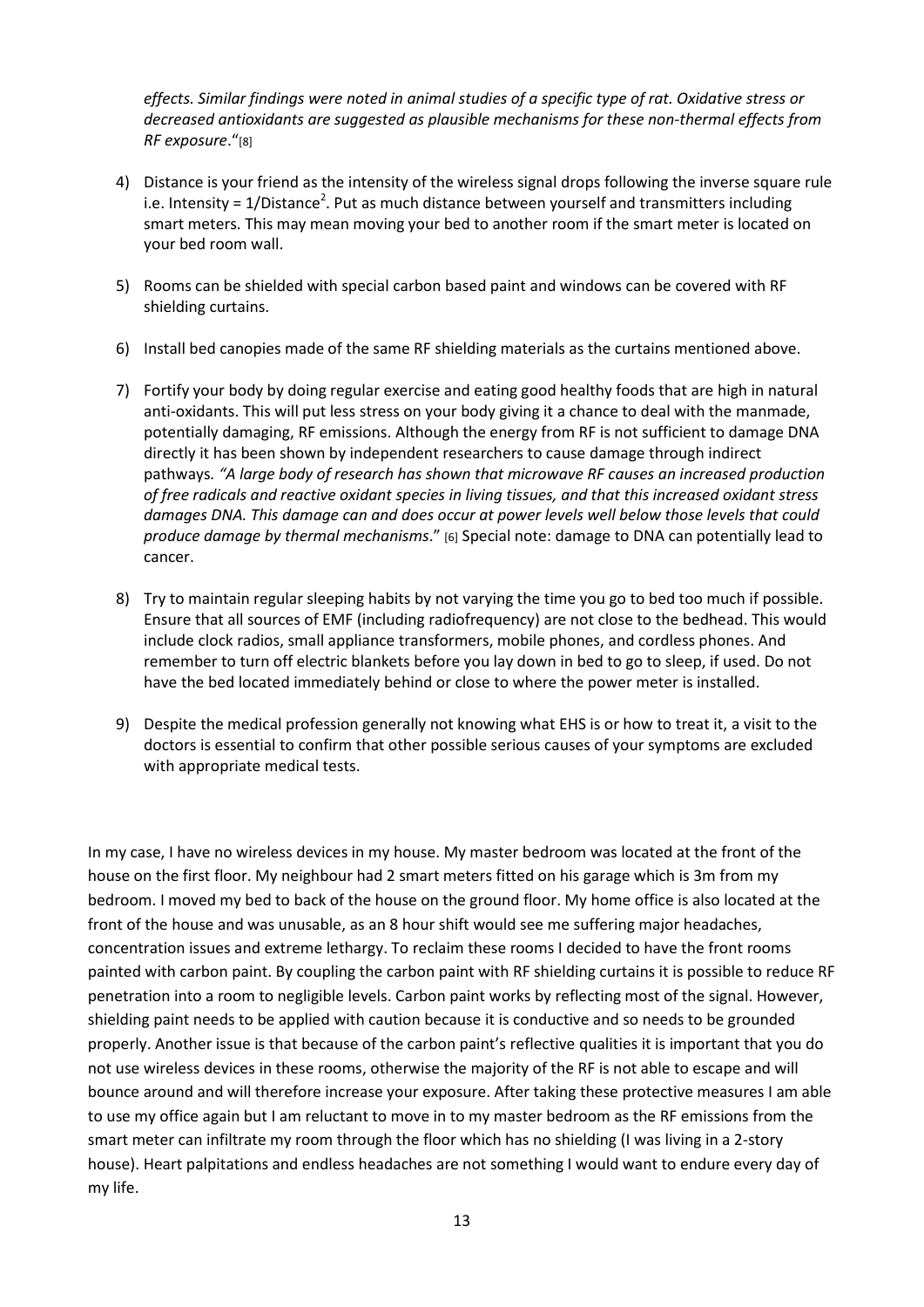### **What I believe needs to happen**

First and foremost, governments need to recognise that EHS is real and can be a serious health impairment, like Sweden does. Furthermore, medical professionals need to be educated on what EHS is, how to diagnose it and how to treat it. Education programs need to be established at Universities that cover this topic. The public also needs to be educated and informed of the risks of using wireless devices clearly and without prejudice or unwanted influence from those who market these devices. The media often portrays those who are suffering in a poor light leading to hurtful comments and ridicule from unformed members of the public, this needs to change. Scientist often weigh in on the argument suggesting that EHS is a psychosomatic illness based on what I believe to be faulty scientific studies that use only the provocation test as the basis for their claims. Further research maybe required but those who are suffering should not be held hostage by wrangling scientists and politician's as they argue the validity of EHS and testing techniques. The symptomology and causative factors of EHS is known and has been known for years.

I urgently request all the World RF Standard Bodies/ Health Advisory Bodies (ICNIRP, FCC, IEEE, WHO, ARPANSA etc.) to take this issue seriously and investigate claims made by people who are self-diagnosed as EHS rather than simply capturing statistics. There should be more funding to research EHS that includes biological tests as well as conducting a post smart meter rollout surveillance study with a focus on health rather than emission levels against a RF Standard or guideline.

It is also recommended that regulatory bodies in each country implement a precautionary principle, especially now that the IARC released its monograph last year justifying why RF is categorised as a Group 2B possible carcinogen. As there has been no research performed since this announcement that seriously contests this finding and Dr Lennart Hardell, one of the scientists whose research was a key contributor to the classification of microwaves as a Group 2B Possible Carcinogen, releasing further studies that re-affirms his original findings, we should apply caution when it comes the rollout of new wireless technologies.

There should be no wireless access points and mobile phone towers located near or within schools, libraries or hospitals. All schools should be required to adopt a wireless free policy and use hard wired inter/intranet connections until Wi-Fi can be proven without any doubt that it is safe. We should not be risking our children's health at any cost.

Governments should provide more funds to independent research scientists (and not those who have ties with the Industry as appears to occur today) to further investigate the potential biological effects RF may have. This is particularly important when leading scientists suggest that there are still gaps in our knowledge with respect to wireless biological effects especially in the area of non thermal interactions. Are they real or are they artefacts of the testing process? Let's make a concerted effort to find out as the future health of billions of people depends on it.

Prior to installation of mobile phone base stations or rollout of smart meters in our towns and cities, a health surveillance study should be conducted that measures the current state of health of householders to create a baseline reference point and to avoid potential issues of recall bias. Further surveillance studies should be conducted after the installation of the radio transmitters at set intervals to determine whether there have been any noticeable changes in public health.

Telecommunication companies should be required to rationalise their deployment of mobile phone base stations such that resources are shared between service providers where capacity is undersubscribed, especially as our neighbourhoods are being ringed by base stations without any due consideration to the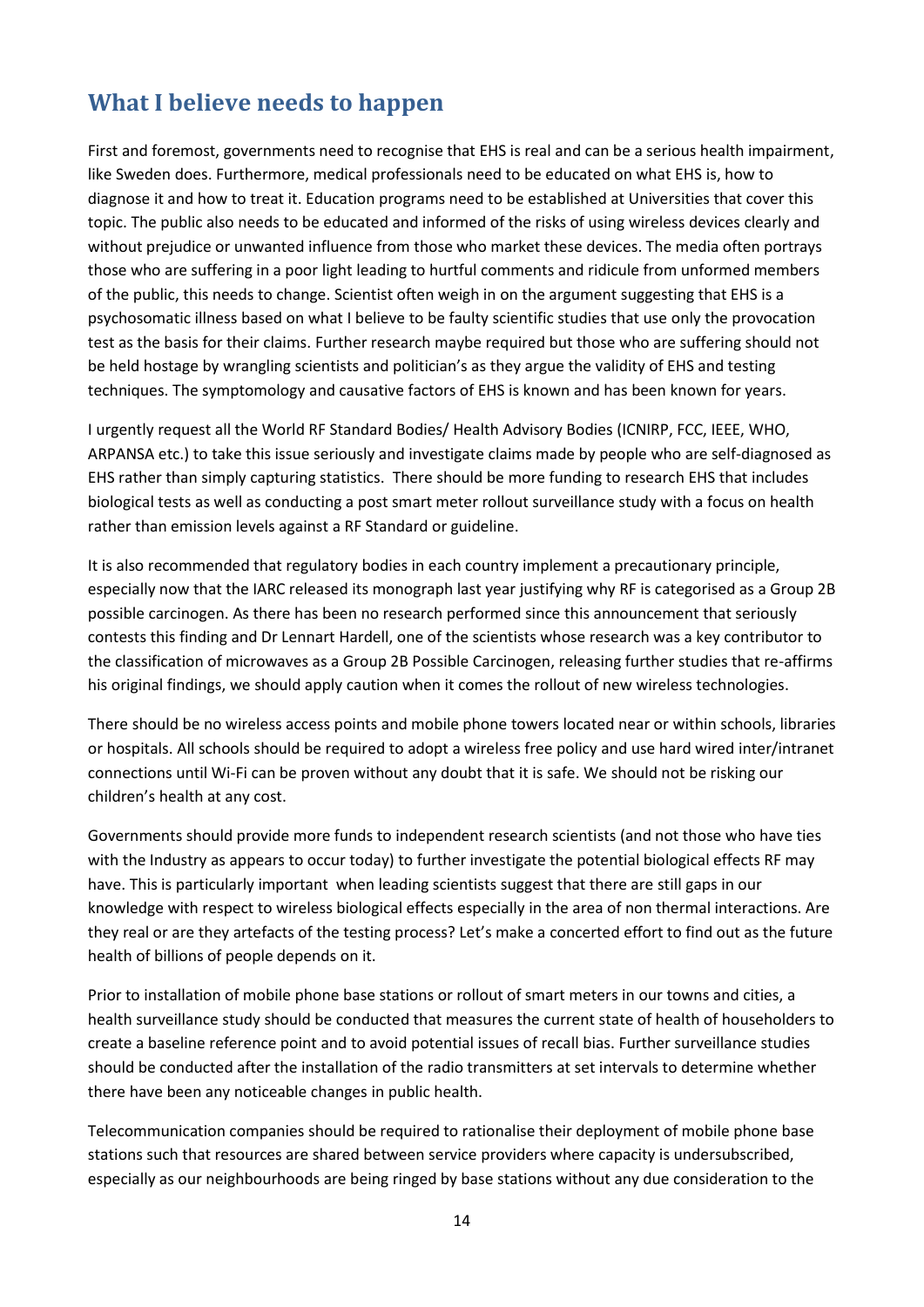IARC and WHO announcement. Public health should have a higher priority than technological conveniences particularly when there is no proof of safety and lots of people are complaining of insomnia, headaches, neurological disturbances and other disabling symptoms.

*"Strange times are these in which we live when old and young are taught falsehoods in school. And the person that dares to tell the truth is called at once a lunatic and fool."* Plato 427 B.C.

#### **References**

[1] WHO | Electromagnetic fields and public health - Electromagnetic hypersensitivity <http://www.who.int/peh-emf/publications/facts/fs296/en/>

[2] Guideline of the Austrian Medical Association) for the diagnosis and treatment of EMF-related health [http://www.scribd.com/doc/87308119/Guideline-of-the-Austrian-Medical-Association-for-the-diagnosis](http://www.scribd.com/doc/87308119/Guideline-of-the-Austrian-Medical-Association-for-the-diagnosis-and-treatment-of-EMF-related-health-problems-and-illnesses-EMF-syndrome)[and-treatment-of-EMF-related-health-problems-and-illnesses-EMF-syndrome](http://www.scribd.com/doc/87308119/Guideline-of-the-Austrian-Medical-Association-for-the-diagnosis-and-treatment-of-EMF-related-health-problems-and-illnesses-EMF-syndrome)

[3]IARC Monograph volume 102 Non-Ionizing Radiation, Part 2: Radiofrequency Electromagnetic Fields <http://monographs.iarc.fr/ENG/Monographs/vol102/>

[4] European experts in disarray over EHS -- electromagnetic hypersensitivity

[http://communities.washingtontimes.com/neighborhood/between-rock-and-hard](http://communities.washingtontimes.com/neighborhood/between-rock-and-hard-place/2012/apr/1/european-experts-disarray-over-ehs-electromagnetic/)[place/2012/apr/1/european-experts-disarray-over-ehs-electromagnetic/](http://communities.washingtontimes.com/neighborhood/between-rock-and-hard-place/2012/apr/1/european-experts-disarray-over-ehs-electromagnetic/)

[5] Latest case history updates<http://www.mast-victims.org/>

[6] BIOLOGICAL AND HEALTH EFFECTS OFMICROWAVE RADIO FREQUENCYTRANSMISSIONS, A REVIEW OF THE RESEARCH LITERATURE – 201[3 http://www.national-toxic-encephalopathy-foundation.org/wp](http://www.national-toxic-encephalopathy-foundation.org/wp-content/uploads/2012/01/Biological_and_Health_Effects_of_Microwave_Radio_Frequency_Transmissions.pdf)content/uploads/2012/01/Biological and Health Effects of Microwave Radio Frequency Transmissions. [pdf](http://www.national-toxic-encephalopathy-foundation.org/wp-content/uploads/2012/01/Biological_and_Health_Effects_of_Microwave_Radio_Frequency_Transmissions.pdf)

[7] RPS3 - [ARPANSA Radiation Protection Standard](http://www.arpansa.gov.au/publications/codes/rps3.cfm) No. 3 <http://www.arpansa.gov.au/publications/codes/rps3.cfm>

[8] Radiofrequency Toolkit for Environmental Health Practitioners – BC Centre for Disease Control [http://www.bccdc.ca/NR/rdonlyres/9AE4404B-67FF-411E-81B1-](http://www.bccdc.ca/NR/rdonlyres/9AE4404B-67FF-411E-81B1-4DB75846BF2F/0/RadiofrequencyToolkit_v4_06132013.pdf) [4DB75846BF2F/0/RadiofrequencyToolkit\\_v4\\_06132013.pdf](http://www.bccdc.ca/NR/rdonlyres/9AE4404B-67FF-411E-81B1-4DB75846BF2F/0/RadiofrequencyToolkit_v4_06132013.pdf)

Bioeffects modulation electromagnetic fields in the acute experiments (summary Russian research) [http://www.bemri.org/component/docman/doc\\_download/78-grigoriev-bioeffects07.html?Itemid=4](http://www.bemri.org/component/docman/doc_download/78-grigoriev-bioeffects07.html?Itemid=4)

The Biological Effects of Weak Electromagnetic Fields - Problems and solutions Professor Andrew Goldsworthy

<http://www.cellphonetaskforce.org/wp-content/uploads/2012/04/Biol-Effects-EMFs-2012-NZ2.pdf>

CRITICISM OF THE HEALTH ASSESSMENT IN THE ICNIRP GUIDELINES FOR RADIOFREQUENCY AND MICROWAVE RADIATION (100 kHz - 300 GHz) – Dr Neil Cherry [http://www.neilcherry.com/documents/90\\_m4\\_EMR\\_ICNIRP\\_critique\\_09-02.pdf](http://www.neilcherry.com/documents/90_m4_EMR_ICNIRP_critique_09-02.pdf)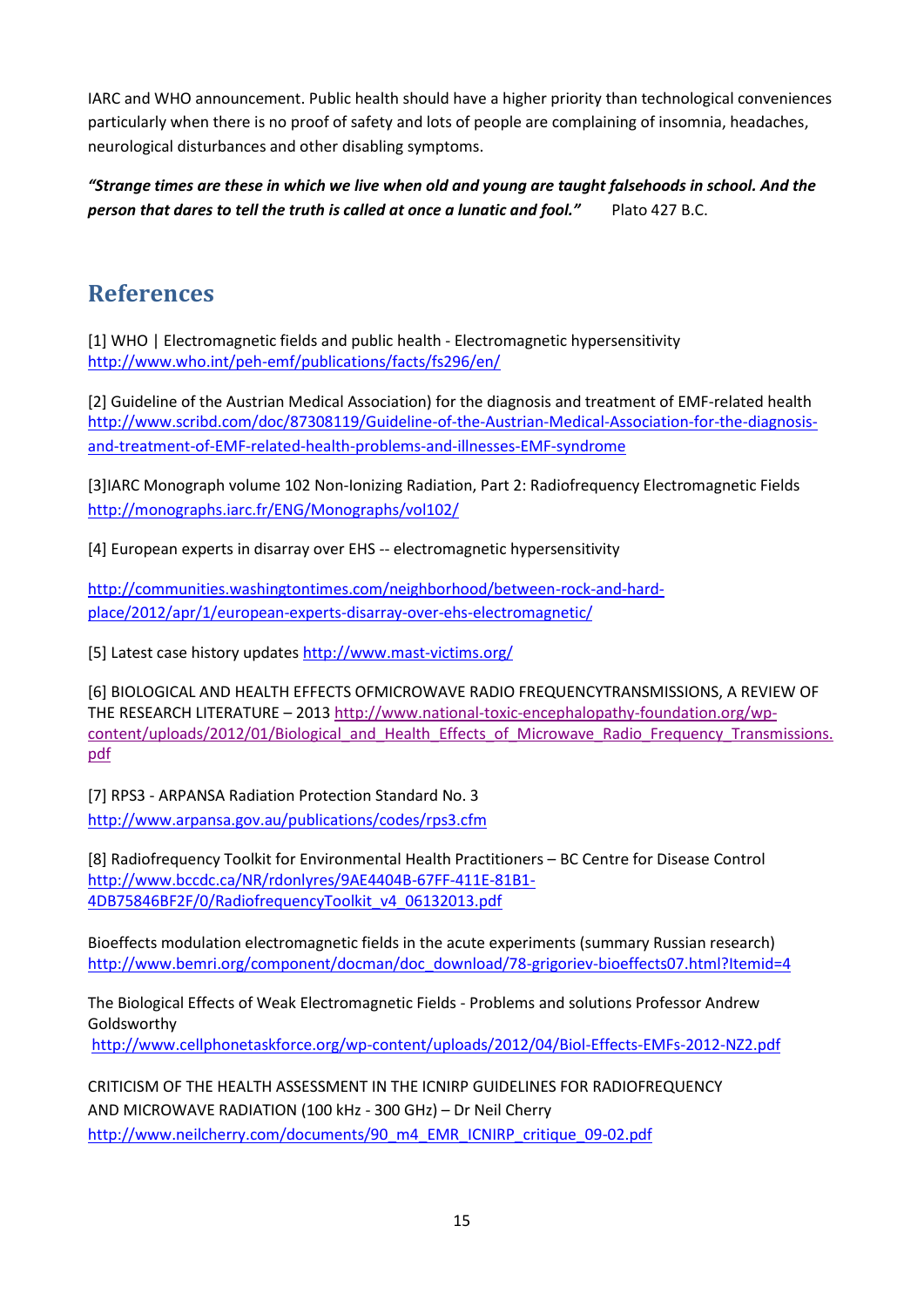### **Further Reading**

Electromagnetic Hypersensitivity - Norbert Leitgeb 2009

<http://diyhpl.us/~nmz787/biological%20radio%20research/Electromagnetic%20Hypersensitivity.pdf>

PUC Docket 2011---262 Friedman on Remand Intervenor DW et al Evidence 11 ElectrohyperSensitivity EHS March 5, 2013 - Contains an alphabetized list of peer reviewed journal articles and their abstracts that have addressed EHS. [http://www.mainecoalitiontostopsmartmeters.org/wp-content/uploads/2013/04/EV11-](http://www.mainecoalitiontostopsmartmeters.org/wp-content/uploads/2013/04/EV11-EHS-List-Revised-4-10-13-PUC-470.pdf) [EHS-List-Revised-4-10-13-PUC-470.pdf](http://www.mainecoalitiontostopsmartmeters.org/wp-content/uploads/2013/04/EV11-EHS-List-Revised-4-10-13-PUC-470.pdf)

"Reciprocal Buck Passing – [No Care, No Accountability and No](http://stopsmartmeters.com.au/2013/09/13/reciprocal-buck-passing-no-care-no-accountability-and-no-responsibility/) Responsibility." A personal blog that demonstrates the lack of responsible handling by Government officials and Scientists to people claiming to be EHS

[http://stopsmartmeters.com.au/2013/09/13/reciprocal-buck-passing-no-care-no-accountability-and-no](http://stopsmartmeters.com.au/2013/09/13/reciprocal-buck-passing-no-care-no-accountability-and-no-responsibility/)[responsibility/](http://stopsmartmeters.com.au/2013/09/13/reciprocal-buck-passing-no-care-no-accountability-and-no-responsibility/)

"[When Health Issues are not the responsibility of a Health Department](http://stopsmartmeters.com.au/2013/07/02/when-health-issues-are-not-the-responsibility-of-a-health-department-how-bizarre/) – How Bizarre!" A personal blog of interacting with the Chief Health Officer of Victoria on the topic of EHS 2013 [http://stopsmartmeters.com.au/2013/07/02/when-health-issues-are-not-the-responsibility-of-a-health](http://stopsmartmeters.com.au/2013/07/02/when-health-issues-are-not-the-responsibility-of-a-health-department-how-bizarre/)[department-how-bizarre/](http://stopsmartmeters.com.au/2013/07/02/when-health-issues-are-not-the-responsibility-of-a-health-department-how-bizarre/)

Electromagnetic hypersensitivity: Fact or fiction? Stephen J. Genuis a, Christopher T. Lipp 2011 <http://media.withtank.com/c05550c3be/ehs-genuis.pdf>

What Are The Symptoms Of Electromagnetic Hypersensitivity? [http://www.science20.com/florilegium/what\\_are\\_symptoms\\_electromagnetic\\_hypersensitivity](http://www.science20.com/florilegium/what_are_symptoms_electromagnetic_hypersensitivity)

<http://www.electrosensitivity.org.uk/>

<http://www.powerwatch.org.uk/health/sensitivity.asp>

Electromagnetic hypersensitivity: a systematic review of provocation studies. <http://www.ncbi.nlm.nih.gov/pubmed/15784787>

Rea et al., 1991, Journal of Bioelectricity, 10(1&2), 241-256. [http://www.aehf.com/articles/em\\_sensitive.html](http://www.aehf.com/articles/em_sensitive.html)

The Force – by Lyn Mclean

"EMR and Health" - quarterly science and news report [http://www.emraustralia.com.au/EMR\\_products\\_EMR\\_and\\_health.html](http://www.emraustralia.com.au/EMR_products_EMR_and_health.html)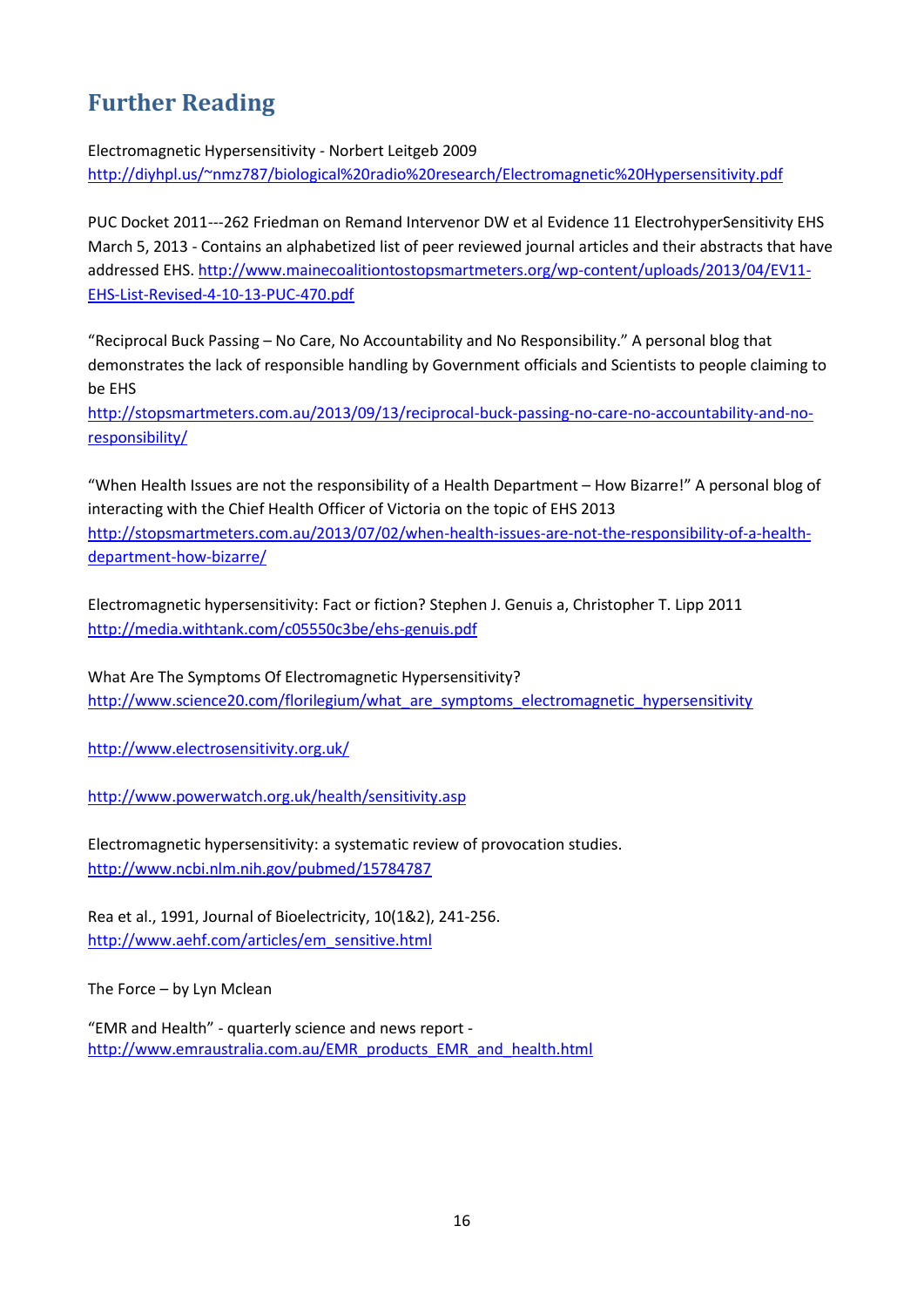## **Glossary**

The majority of the definitions provided in this glossary were sourced from Wikipedia.

| Acronym/Term | <b>Definition</b>                                                                                                                                                                                                                                                                                                                 |
|--------------|-----------------------------------------------------------------------------------------------------------------------------------------------------------------------------------------------------------------------------------------------------------------------------------------------------------------------------------|
| 2G/3G/4G     | Short for second/third or fourth generation wireless telephone technology                                                                                                                                                                                                                                                         |
| ARPANSA      | The Australian Radiation Protection and Nuclear Safety Agency (ARPANSA) the main<br>government body dealing with ionizing and non-ionizing radiation and publishes material<br>regarding radiation protection                                                                                                                     |
| Bluetooth    | Bluetooth is a wireless technology standard for exchanging data over short distances using<br>short-wavelength UHF radio waves in the ISM band from 2.4 to 2.485 GHz) from fixed and<br>mobile devices.                                                                                                                           |
| <b>CPU</b>   | A central processing unit (CPU) (formerly also referred to as a central processor unit) is the<br>hardware within a computer that carries out the instructions of a computer program by<br>performing the basic arithmetical, logical, and input/output operations of the system                                                  |
| <b>CRT</b>   | Cathode ray tube, a type of vacuum tube used for information displays such as computer<br>monitors or TVs.                                                                                                                                                                                                                        |
| DECT         | Digital Enhanced Cordless Telecommunications (Digital European Cordless<br>Telecommunications), usually known by the acronym DECT, is primarily used for creating<br>cordless phone systems                                                                                                                                       |
| DNA          | Deoxyribonucleic acid (DNA) is a molecule that encodes the genetic instructions used in the<br>development and functioning of all known living organisms and many viruses                                                                                                                                                         |
| ECG          | Electrocardiography (ECG or EKG from Greek: kardia, meaning heart) is the recording of the<br>electrical activity of the heart.                                                                                                                                                                                                   |
| EEG          | Electroencephalography (EEG) is the recording of electrical activity along the scalp. EEG<br>measures voltage fluctuations resulting from ionic current flows within the neurons of the<br>brain. In clinical contexts, EEG refers to the recording of the brain's spontaneous electrical<br>activity over a short period of time |
| <b>EHS</b>   | Electromagnetic Hypersensitivity is an idiopathic environmental intolerance attributed to<br>electromagnetic fields is a descriptive term for symptoms caused by exposure to<br>electromagnetic fields. Other terms include electro-sensitivity and electrical sensitivity (ES).                                                  |
| <b>EMF</b>   | An electromagnetic field (also EMF or EM field) is a physical field produced by electrically<br>charged objects. It affects the behaviour of charged objects in the vicinity of the field.                                                                                                                                        |
| <b>EMR</b>   | Electromagnetic radiation (EM radiation or EMR) is a form of radiant energy, propagating<br>through space via electromagnetic waves and/or particles called photons.                                                                                                                                                              |
| <b>FCC</b>   | The Federal Communications Commission (FCC) is an independent agency of the United<br>States government, created to regulate interstate and international communications by<br>radio, television, wire, satellite, and cable.                                                                                                     |
| <b>IARC</b>  | The International Agency for Research on Cancer (IARC; French: CIRC) is an<br>intergovernmental agency forming part of the World Health Organisation of the United<br>Nations.                                                                                                                                                    |